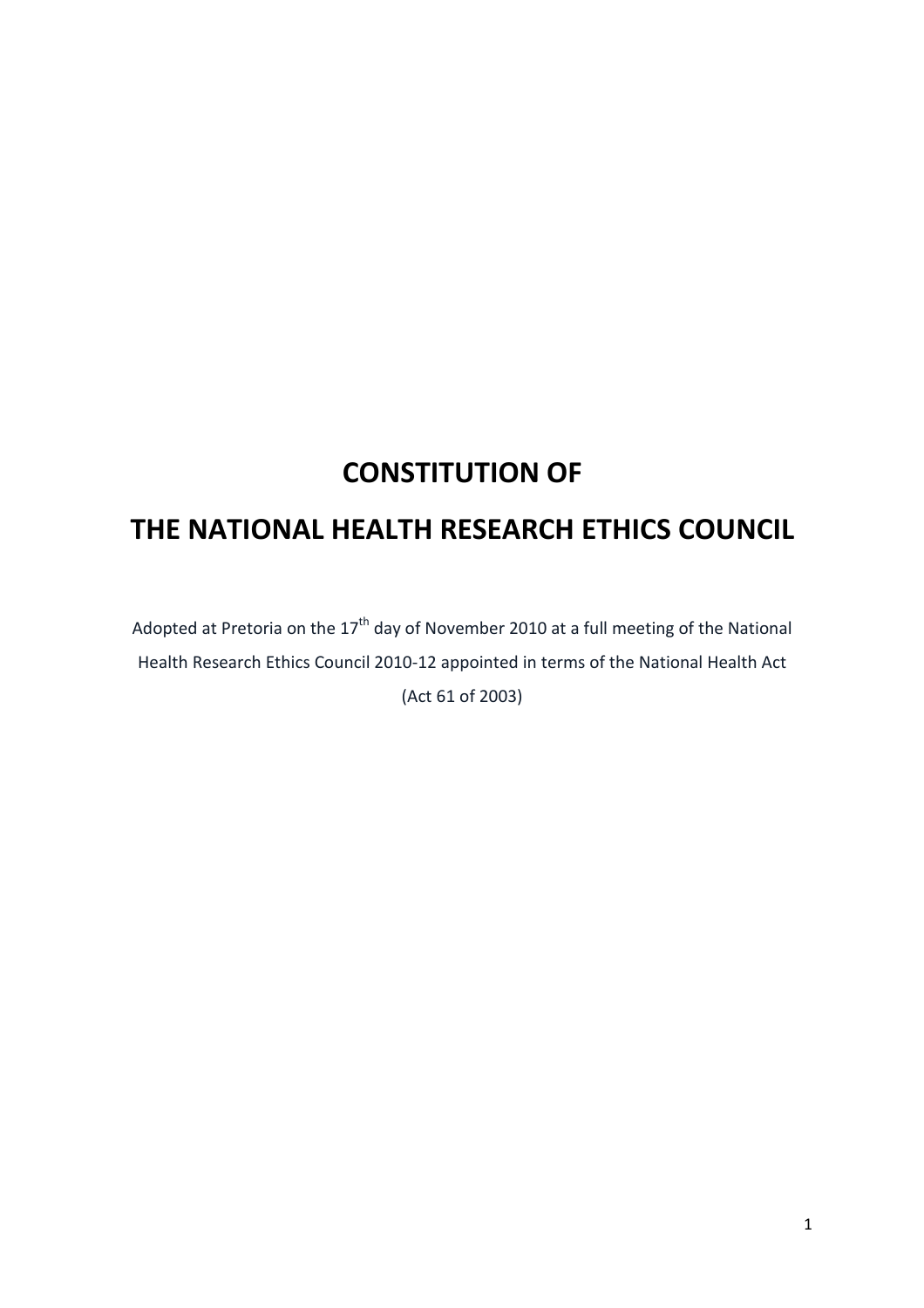## **CONTENTS**

| × |
|---|
|---|

| 1.  | Preamble                                                                                                | 3  |
|-----|---------------------------------------------------------------------------------------------------------|----|
| 2.  | Definitions                                                                                             | 4  |
| 3.  | Purpose                                                                                                 | 5  |
| 4.  | <b>Terms of Reference</b>                                                                               | 5  |
| 5.  | Membership                                                                                              | 6  |
| 6.  | Meetings of the NHREC                                                                                   | 6  |
| 7.  | The Executive Committee                                                                                 | 6  |
| 8.  | <b>Working Groups</b>                                                                                   | 7  |
| 8.1 | <b>Working Group Composition and Operations</b>                                                         | 7  |
| 8.2 | Working Group on Health Research on Animals                                                             | 7  |
| 8.3 | Working Group on the Registration and Auditing of Research<br><b>Ethics Committees</b>                  | 8  |
| 8.4 | Working Group on the Regulations Related to and Protection<br>of Vulnerable Human Research Participants | 8  |
| 8.5 | <b>Working Group on Training</b>                                                                        | 9  |
| 8.6 | Working Group on Material Transfer                                                                      | 9  |
| 8.7 | Working Group on Complaints and Disciplinary Procedures                                                 | 10 |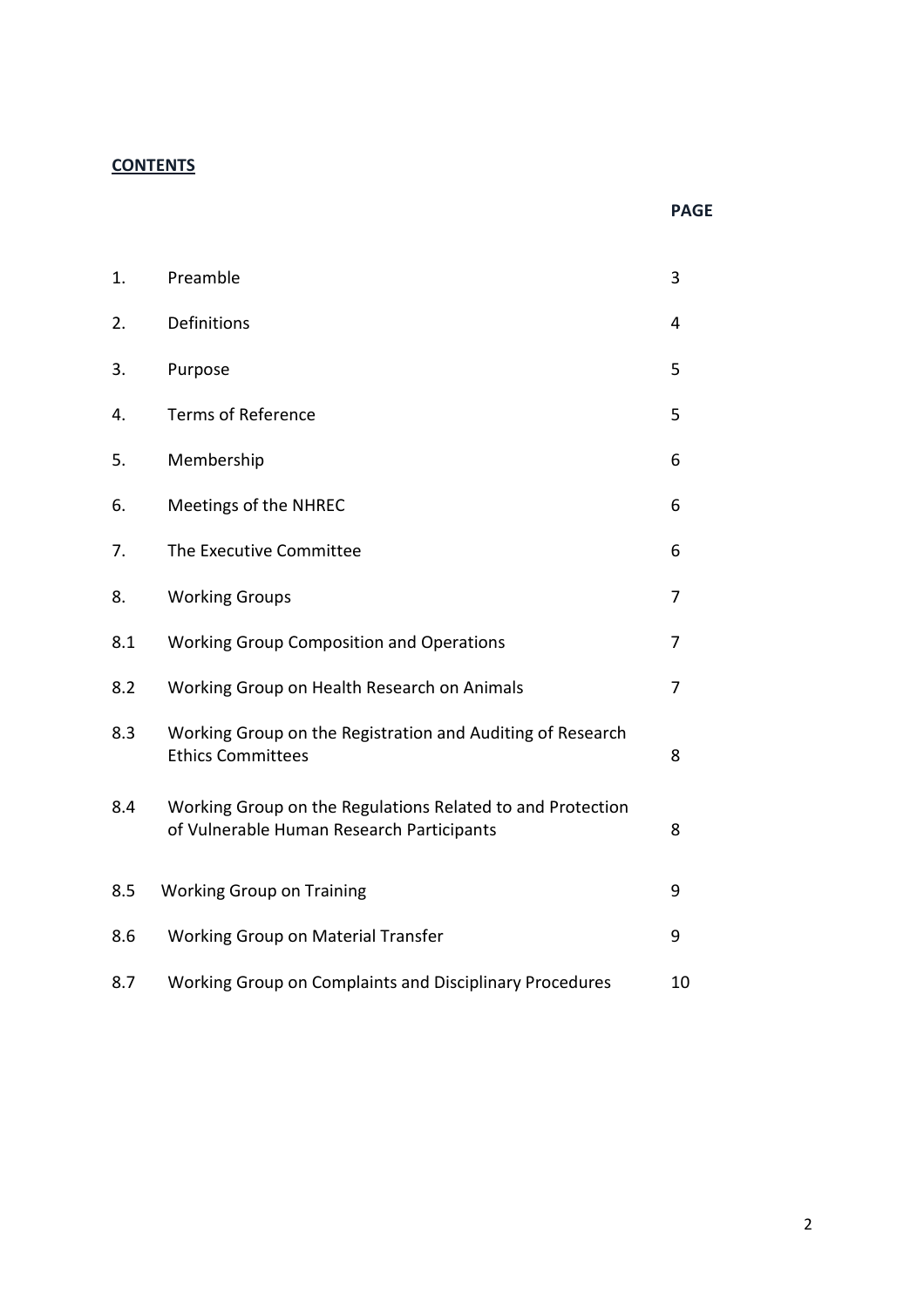#### **THE NATIONAL HEALTH RESEARCH ETHICS COUNCIL**

#### **1. Preamble**

The National Health Research Ethics Council acknowledges that health research in the Republic of South Africa is conducted within the following framework:

- The National Health Act which seeks to "unite the various elements of the national health system in a common goal to actively promote and improve the national health system in South Africa; provide for a system of cooperative governance and management of health services, within national guidelines, norms and standards, in which each province, municipality and health district must address questions of health policy and delivery of quality healthcare services; establish a health system based on decentralized management, principles of equity, efficiency, sound governance, *internationally recognized standards of research and a spirit f enquiry and advocacy which encourages participation*; and, promote a spirit of cooperation and shared responsibility among public and private healthcare professionals and providers and other relevant sectors within the context of national, provincial and district health plans". $1$
- Health Research Policy in South Africa which seeks to "provide an enabling framework for the conduct of research that improves human health and wellbeing in South Africa" by promoting "research that contributes towards the improvement of human health and welfare in South Africa". Its goals are "to develop a national health research system that contributes to equitable health development; to promote innovation in health and health related service delivery; through research advance knowledge that underpins health and equitable, quality health care; to develop a co-ordinated, well funded agenda for research; to nurture talent and develop capacity to conduct research and utilise its findings; and, to encourage uptake of research-based knowledge into the health care system".<sup>2</sup>
- The Health Charter which seeks to engender the transformation of the health sector specifically in terms of access, equity, quality and broad based black economic empowerment in health services to meet the various healthcare needs of the entire South African population<sup>3</sup>.
- The National Department of Health Strategic Plan 2010/11 2012/13 which implements a 10-point plan aimed at creating a well-functioning health system capable of producing improved health outcomes consisting of 20 deliverables in 4 key areas, viz., increasing life expectancy, combating HIV and AIDS, decreasing the burden of diseases from tuberculosis, and, improving health systems effectiveness.  $^4$
- The Declaration of Helsinki by the World Medical Association which is "a statement of ethical principles to provide guidance to physicians and other participants in

l

<sup>1</sup> http://www.info.gov.za/view/DownloadFileAction?id=68039

<sup>2</sup> http://www.doh.gov.za/docs/policy/healthresearch-2001.pdf.

<sup>3</sup> http://www.doh.gov.za/docs/misc/healthcharter.pdf

<sup>4</sup> http://www.doh.gov.za/docs/misc/stratplan/201011-201213a/index.html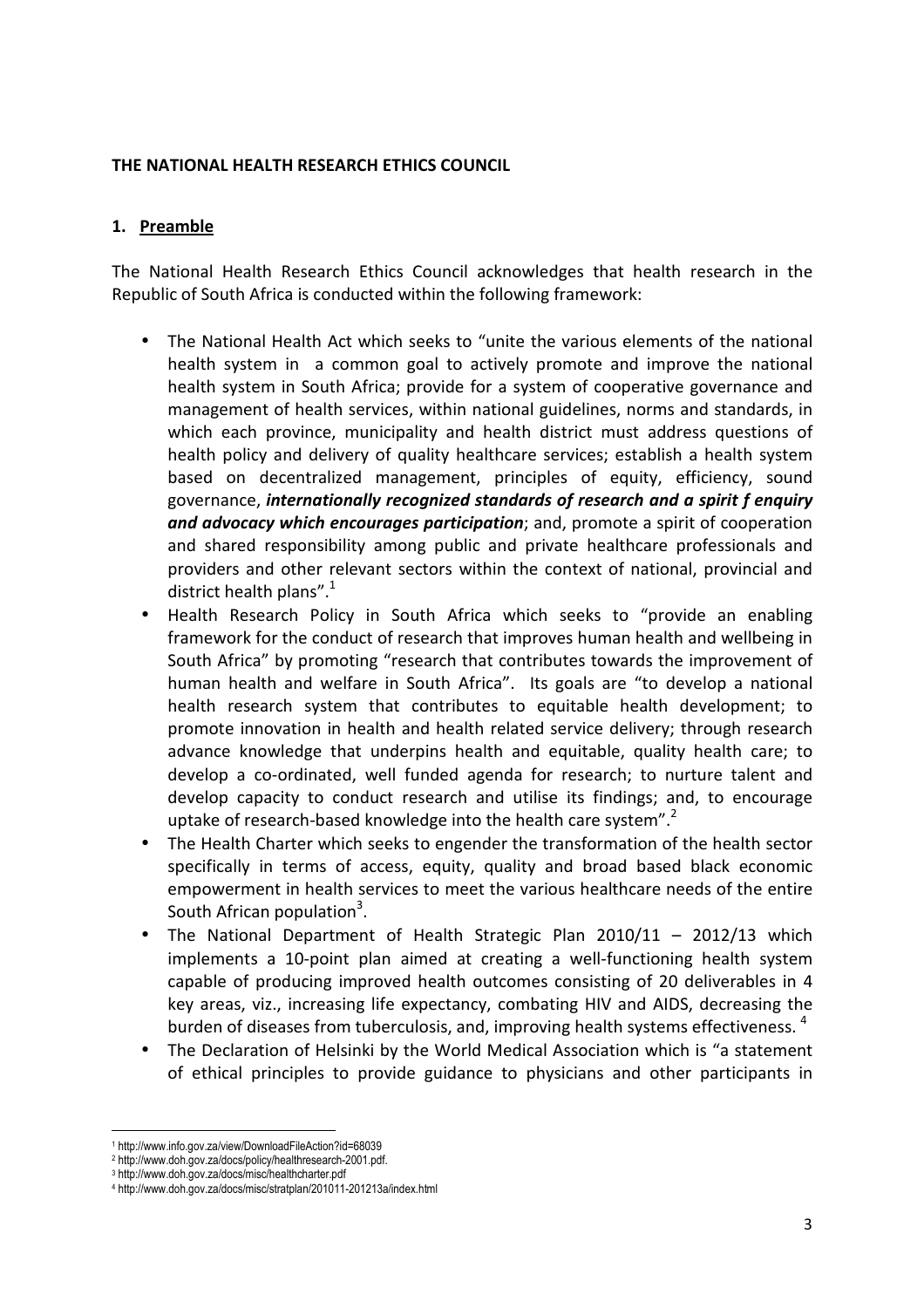medical research involving human subjects. Medical research involving human subjects includes research on identifiable human material or identifiable data."<sup>5</sup>

## 2. **Definitions**

- **"Animal"** refers to all animals having the power of sense perception or sensation. "Any live, sentient non-human vertebrate, including eggs, fetuses and embryos, that is fish, amphibians, reptiles, birds and mammals, and encompassing domestic animals, purpose-bred animals, farm animals, wildfire and higher invertebrates such as the advanced members form the Cephalopoda and Decapoda"
- **"Animal research"** means the conducting of research on animals for human health research benefit.
- **"Clinical trials"** means a systematic study, involving human subjects that aims to answer specific questions about the safety or a medicine or method of treatment.
- **"Constitution"** means the Constitution of the Republic of South Africa, 1996 (Act No. 108 of 1996);
- **"Council"** means the National Health Research Ethics Council established under section 72 of the Act;
- "**Experimental animal**" refers to non-human vertebrates and non-human vertebrate fetuses which are bred or acquired for the sole purpose of use as an animal experiment
- • **"Experiment"** means any procedure whereby an animal is used in experiments for the purposes of the advancement of knowledge, to test a hypothesis, to supply a product, to provide organs, tissues or sera, to act as a host, to impart or demonstrate existing knowledge, to teach or learn surgical and other techniques, to comply with statutory requirements for testing or collecting data on any substance or product and to make audiovisual recordings of any of the above
- • **"Health research"** includes any research which contributes to knowledge of
	- o the biological, clinical, psychological or social processes in human beings;
	- o improved methods for the provision of health services;
	- o human pathology;
	- o causes of disease;
	- o the effects of the environment on the human body;
	- o the development or new application of pharmaceuticals, medicines and related substances;
	- o the development of new applications of health technology;
- **"Health research"** means research into aspects of human health as defined in the National Health Act.
- • **"Health research ethics committee"** means any committee registered in terms of *20*  section 73;
- **"Level 1 research ethics committee"** means RECs that have the capacity to assess straightforward research designs that involve minimal risk to human participants. These include health research proposals that no not involve drug research, biomedical research involving human tissue, high budget research and hightechnology research;

 $\overline{a}$ 5 http://ohsr.od.nih.gov/guidelines/helsinki.html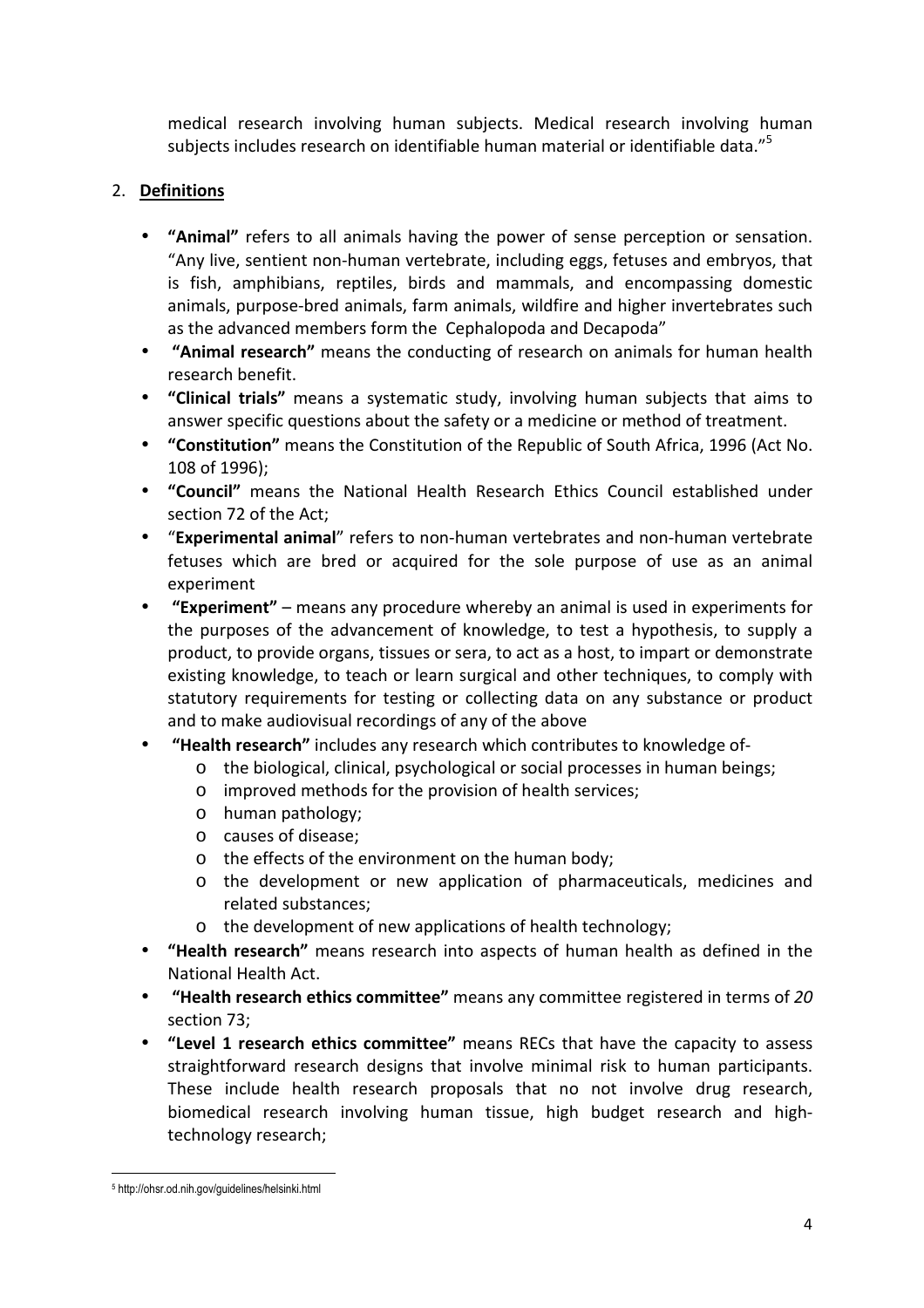- **"Level 2 research ethics committee"** means RECs that may review all types of health research proposals;
- • **"National department"** means the national Department of Health; 15
- **"National Health Council"** means the Council established by section 22( 1);
- **"National-health policy"** means all policies relating to issues of national health as approved by the Minister;
- **"National Health Research Committee"** means the Committee established in 69 (section terms of 1); 20
- **"National Health Research Ethics Council** ' means the Council established by section *72(* 1);
- **"Norm"** means a statistical normative rate of provision or measurable target outcome over a specified period of time;
- **"Registration"** means the process for ensuring that research ethics committees comply with the essential prerequisites that allows them to perform their functions as either Level 1 or Level 2 committees;
- **"Research ethics committee (REC)"** means a committee contemplated in section 73 of the Act;
- **"Secretariat"** means the Directorate responsible for research in the national Department of Health;
- **"Sentient Animal"** refers to all animals having the power of sense perception or sensation
- **"The Act"** means the National Health Act (Act no. 61 of 2003), and any word or expression to which a meaning has been assigned in that Act, shall have that meaning unless the context indicate otherwise.
- • **"Working group"** means the working group within the council responsible for the registration and auditing of research ethics committees within South Africa.

## **3. Purpose**

The Health Research Ethics Council (NHREC) established in terms of the National Health Act, Section 72[1] is a legislated national body responsible for ensuring that health research is conducted ethically according to international best practice and by oversight of the composition, competence and operations of Health Research Ethics Committees.

## **4. Terms of Reference**

- 4.1 Determine guidelines for the functioning of health research ethics committees (RECs).
- 4.2 Register and audit health RECs.
- 4.3 Set norms and standards for conducting research on humans and animals and norms and standards for conducting clinical trials.
- 4.4 Adjudicate complaints about the functioning of health RECs and hear any complaint by a researcher who believes he or she has been discriminated against by a health REC.
- 4.5 Refer to the relevant statutory health professional council matters involving the violation or potential violation of an ethical or professional rule by a health care provider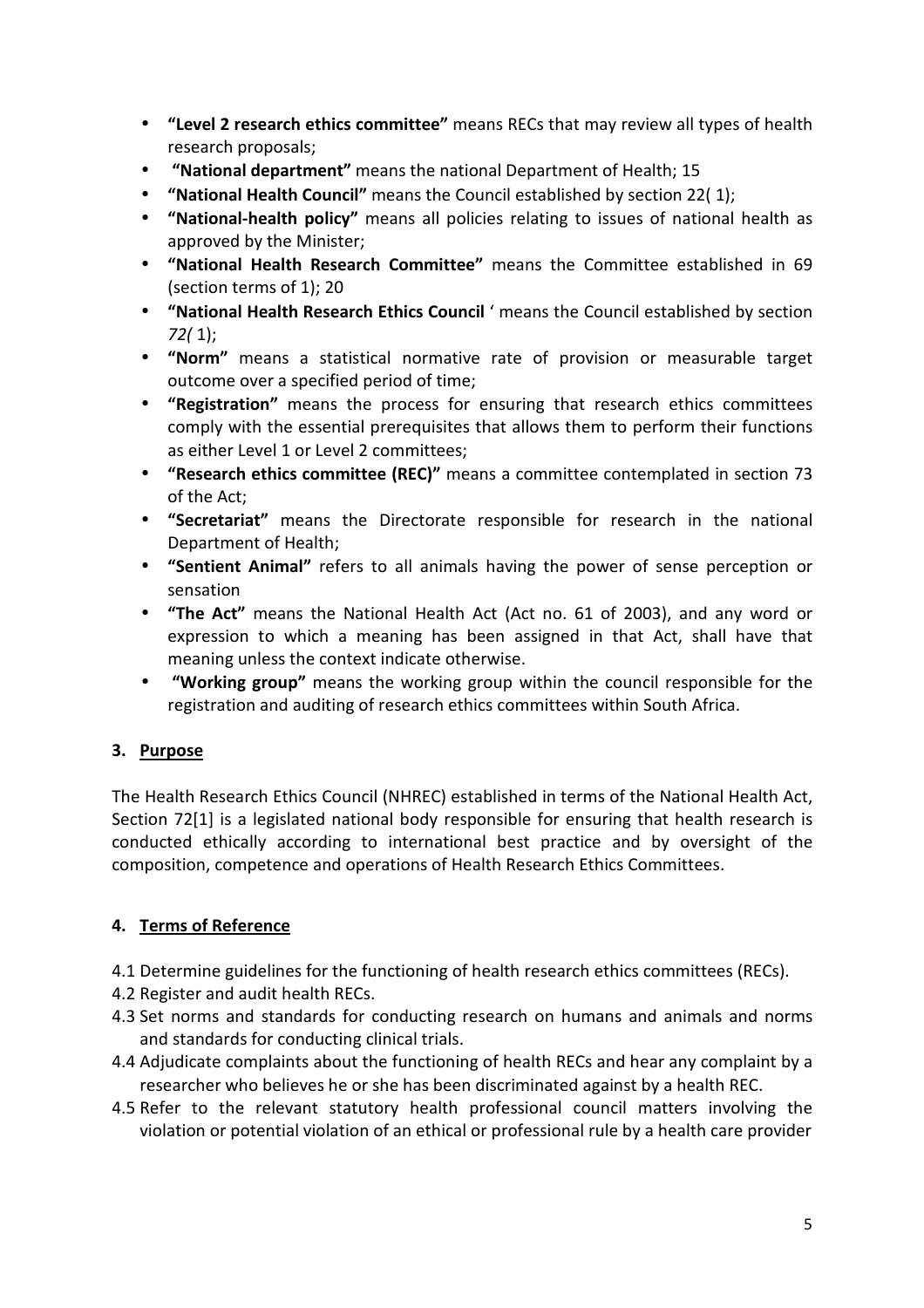- 4.6 Institute such disciplinary action as may be prescribed against any person found to be in violation of any norms and standards or guidelines set for the conducting of research in terms of this Act.
- 4.7 Advise the national department and provincial departments on any ethical issues concerning research.
- 4.8 Set up working groups/task teams/sub-committees to carry out its functions.

## **5. Membership**

- 5.1 The Minister of Health shall appoint fifteen (15) persons to the NHREC, after consultation with the National Health Council from persons nominated by interested parties at the invitation of the Minister by notice in the gazette as follows:
	- Nine (9) with extensive experience and knowledge in health research ethics
	- A representative from the community
	- A representative from the Department
	- A representative of the pharmaceutical industry
	- A representative from the Medicines Control Council
	- A person with extensive knowledge in animal health research ethics, and,
	- A person with extensive knowledge in law.
- 5.2 The Minister of Health shall further appoint the Chairperson and Vice-Chairperson
- 5.3 A member of the NHREC shall be appointed for a period of three (3) years but may be reappointed for one (1) or more further terms.
- 5.4 A member of the NHREC shall vacate his/her office if he/she resigns of if requested by the Minister for good cause to resign.
- 5.5 If a member of the NHREC vacates or dies, the Minister shall fill the vacancy by appointing a person in accordance with the relevant sub section for the unexpired portion of term of office of his/her predecessor.

#### **6. Meetings of the NHREC**

- 6.1 The full membership of the NHREC will meet four (4) times a year, dates of which will be determined at the last meeting of the preceding year.
- 6.2 A special meeting of the NHREC may be convened:
	- by the chairperson at any time; or
	- on written request signed by any of its members, stating clearly the purpose for which the meeting is requested; or
	- on written request by the Minister.
- 6.3 A quorum of 50% plus one will apply.
- 6.4 A call for items for the agenda shall be issued by the Secretariat 30 days before the date of each meeting.
- 6.5 The agenda shall close 15 days prior to meeting and the agenda and supporting documents shall be distributed electronically 10 days prior to the meeting.
- 6.6 Items for the agenda shall be submitted in electronic format to the Secretariat.
- 6.7 Urgent items may be added to the agenda up to 3 days before a meeting. The member concerned shall be responsible for circulating any documentation to all members.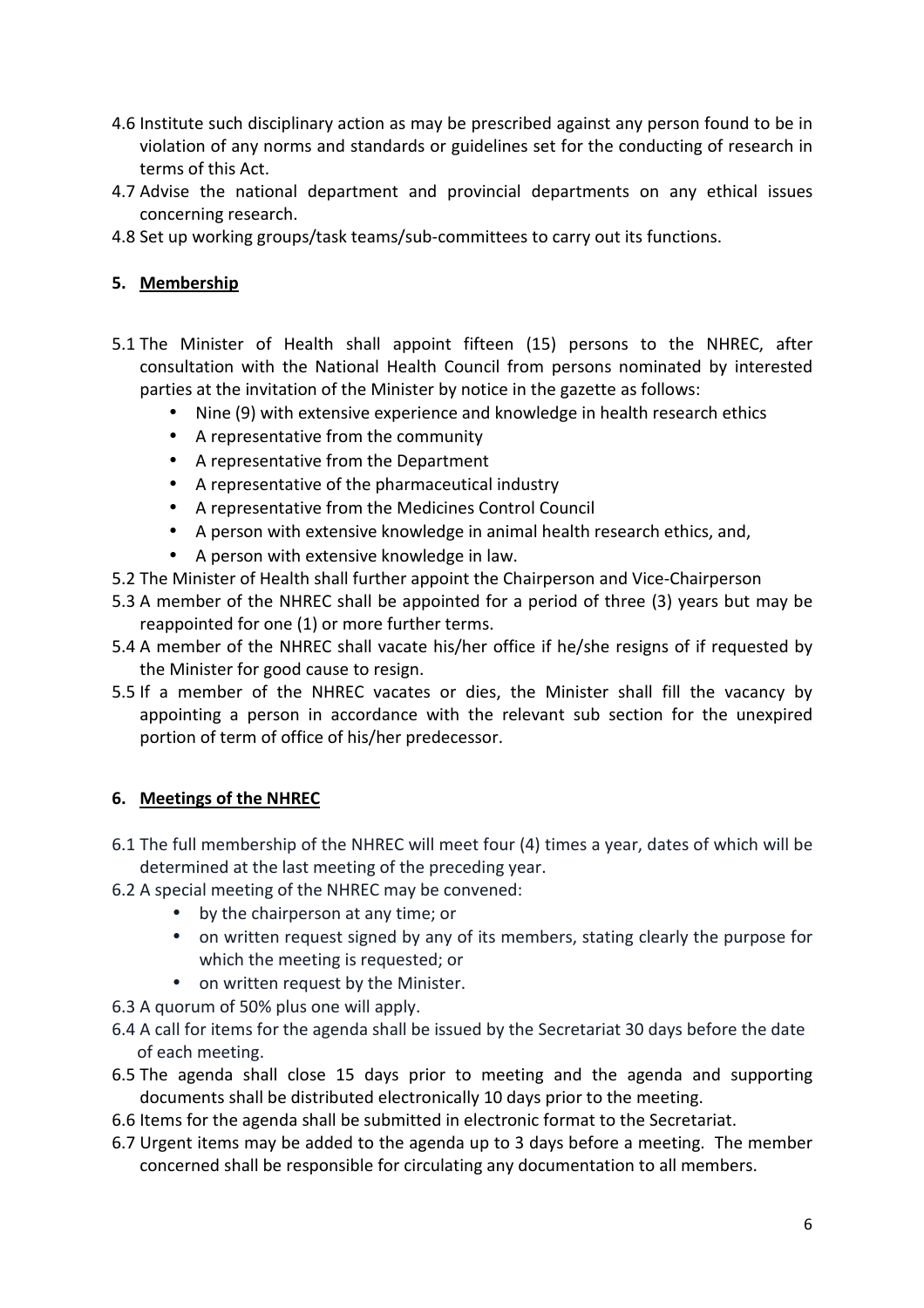- 6.8 Decisions shall be taken by consensus. Should it be necessary to vote, decisions shall be taken on simple majority with the Chairperson having the casting vote in addition to his/her deliberative vote should the vote be equal.
- 6.9 A member of NHREC must recuse him/herself from discussions/deliberations or decisions in which s/he has a conflict of interest
- 6.10 Apologies for absence shall be submitted in writing to the Secretariat.
- 6.11 Emergency decisions shall be taken by the Executive. The full committee shall ratify these decisions at its next meeting.
- 6.12 All meetings shall be minuted.
- 6.13 Minutes shall be distributed to all members by the Secretariat no later than 30 days after the meeting.

## **7. The Executive Committee (EXCO)**

#### **7.1 EXCO Membership**

The following office bearers will form the Executive:

- Chairperson
- Deputy Chairperson
- Chairpersons of working groups/task teams/sub-committees as appropriate
- NHREC Secretariat

#### **Terms of Reference of the EXCO**

The EXCO shall:

- 7.1.1 Be responsible for NHREC operations between scheduled meetings.
- 7.1.2 Oversee the functioning of the working groups/task teams/sub-committees.
- 7.1.3 Identify and/or approve specialists for co-option onto working groups/task teams/sub-committees as necessary.
- 7.1.4 Formulate a strategic plan for NHREC in consultation with all NHREC members.
- 7.1.5 Formalize relationships by way of Memoranda of Agreement/Understanding with key stakeholders such as the Medicines Control Council and professional bodies.
- 7.1.6 Ensure the visibility of NHREC and highlight its activities amongst relevant stakeholders.
- 7.1.7 Initiate and maintain regular communication with relevant stakeholders.
- 7.1.8 Consult, collaborate and cooperate with the National Health Research Committee as necessary.
- 7.1.9 Draft annual reports on its activities and table such reports with the Director General and Minster of Health as appropriate.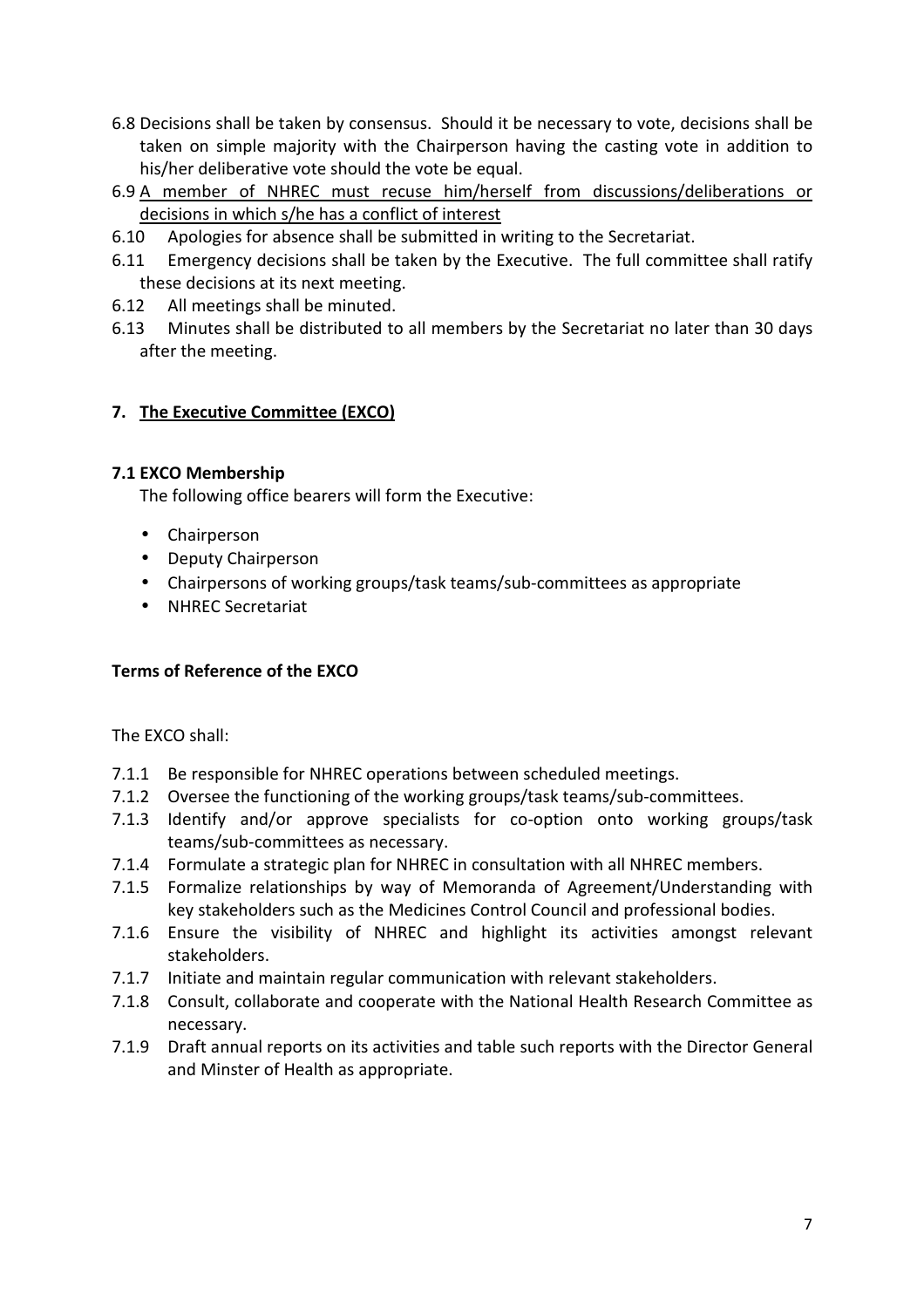## **8. Working Groups**

## **8.1 Working Group Composition and Operations**

- 8.1.1 Working groups shall be constituted of four (4) five (5) persons, ideally NHREC members, but may include co-opted persons, all with the expertise relevant to the task assigned to the working group.
- 8.1.2 EXCO shall appoint the working group chair who shall assume the leadership role, identify tasks and timelines and institute a modus operandi to fulfill its mandate. The Chair must be a member of the NHREC
- 8.1.3 EXCO shall appoint a dedicated member of the Secretariat to each working group for administrative and logistical support.
- 8.1.4 Electronic communication shall be the method of choice for working groups but the working group chair may convene meetings as and when necessary.

## **8.2 Working Group on Health Research on Animals**

## **8.2.1 Purpose**

To set norms and standards for conducting health research on animals.

## **8.2.2 Terms of Reference**

- To ensure the ethical and scientific integrity of health research involving animal subjects.
- To set norms and standards for conducting human health-related research on animals.
- To formulated ethical guidelines and standards for health research on animals.
- To ensure compliance with the ethical principles for humane animal experimentation.
- To promote the principles of replacement, reduction and refinement in animal research.
- To facilitate an awareness of best practices in animal health ethics.
- To disseminate the latest developments in the field of ethical review and analysis as related to animal health.

## **8.3 Working Group on the Registration and Auditing of Research Ethics Committees**

## **8.3.1 Purpose**

To oversee the implementation of the registration and auditing of Research Ethics Committees (RECs) in South Africa.

## **8.3.2 Terms of Reference**

- To develop of criteria to be used for registration of REC's, based on the South African Guidelines for Medical Research and other internationally recognized guidelines.;
- To call all REC's to register with the NHREC.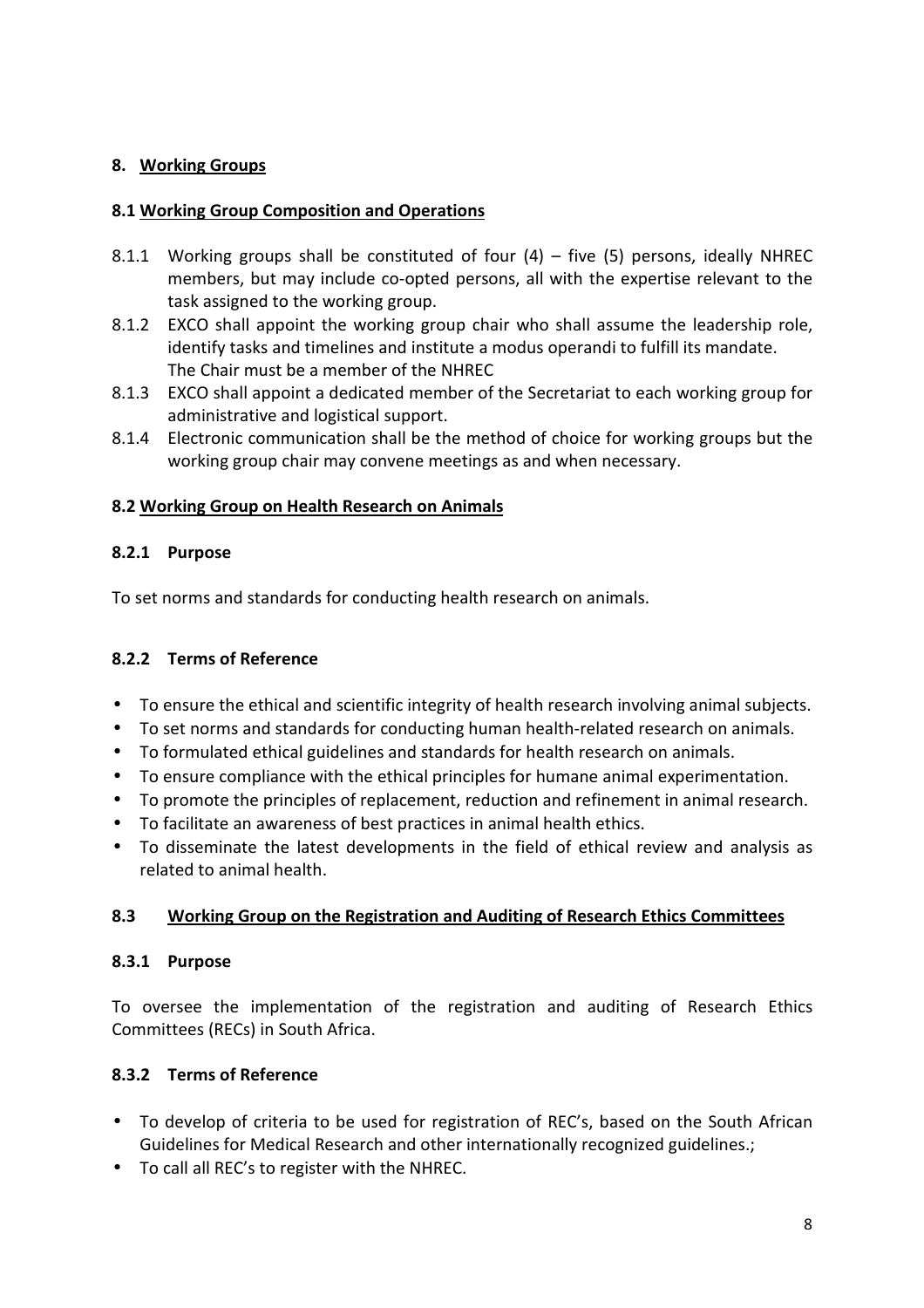- To maintain a publicly accessible register of all RECs.
- To categorize and provisionally register RECs as eligible to perform Level1 or Level 2 ethical evaluations on the basis of initial submissions for registration.
- To performing on-site audits and categorize RECs on the basis of their structure and functioning as eligible to perform Level1 or Level 2 ethical evaluations.
- To enable non-registered RECs to become registered and Level 1 RECs to advance to Level 2 RECs.
- To conduct an annual review process.
- To facilitate capacity building capacity in ethics review of health research in South Africa

## **8.4 Working Group on the Regulations Related to and Protection of Vulnerable Human Research Participants**

## **8.4.1 Purpose**

To ensure and legislate as appropriate the protection of human research participants categorised as vulnerable groups.

## **8.4.2 Terms of Reference**

- To ensure international best practice in the regulations related to human research participants, specifically those categorised as vulnerable groups
- To raise awareness of regulations amongst the relevant stakeholders.
- To set norms and standards for the protection of vulnerable groups (VGs) of participants in South African research, including but not limited to children/minors, mentally ill research participants, prisoners and other groups.
- To audit the ethical-legal framework to identify protections and gaps in protection in South African law, ethical guidelines and policies with regard to VGs; and to compare with selected international protections.
- To strengthen protections by advocating for changes to ethical-legal framework to enhance the protection of VGs.
- To assist key stakeholders like Research Ethics Committees to recognize and apply key ethical and legal norms relating to VGs, through, for example, the generation of a select number of brief legal memos or fact sheets, and publications in NHREC and REC newsletters.
- To raise awareness of ethical-legal protections for VGs through consultations, email discussion groups (where possible) and interacting with ethics education groups in South Africa like IRENSA, or SARETI etc.
- To recommend new measures for the protection of vulnerable groups such as additional monitoring of protections for VGs where appropriate.
- To identify representatives of vulnerable groups and their organisations for the implementation of all NHREC activities e.g. Child Rights Groups, National Community Advisory Board structures, Department of Correctional Services etc.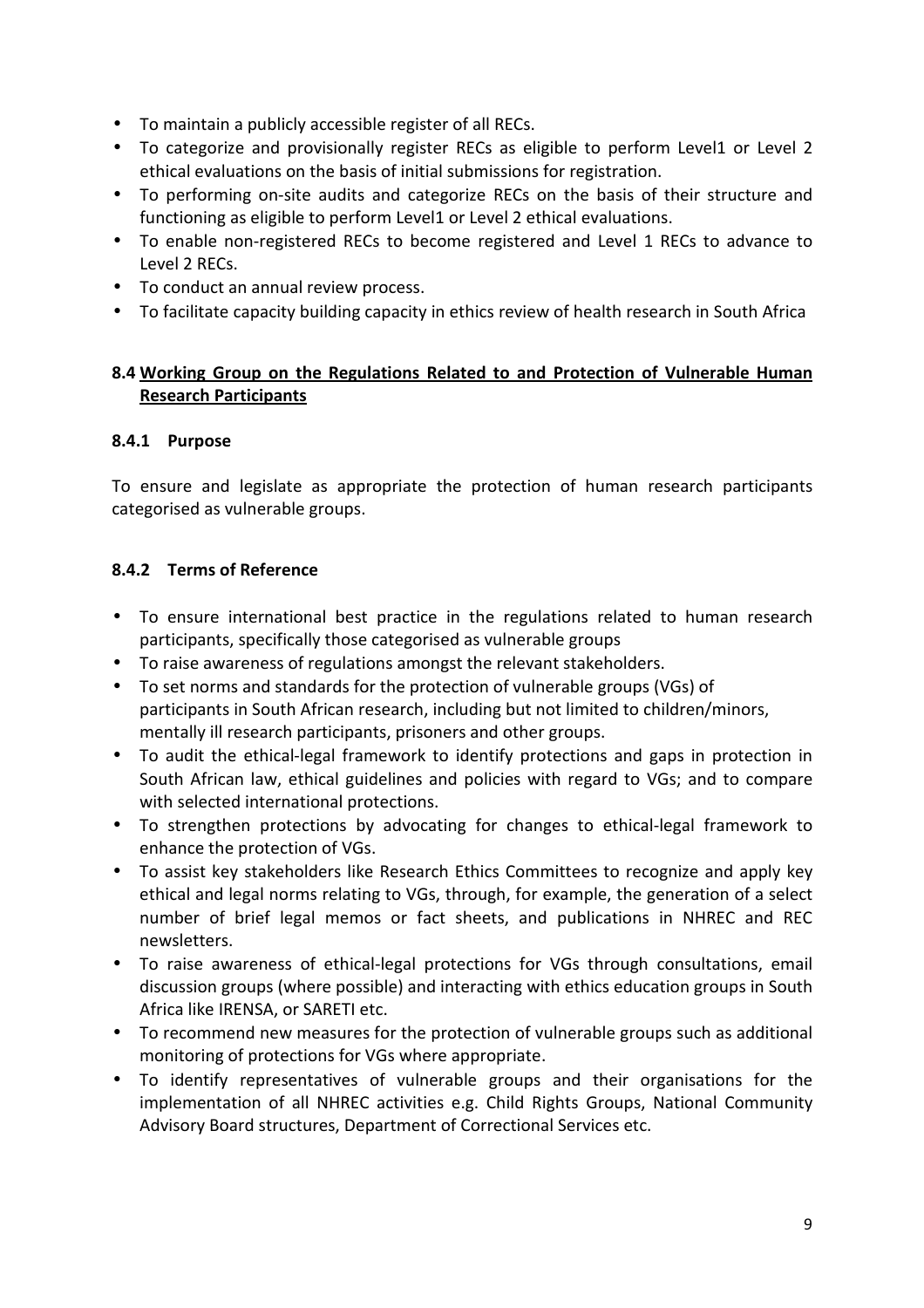#### **8.5 Working Group on Training**

## **8.5.1 Purpose**

• To establish basic competencies for research ethics training recommended/required of individuals who serve on Research Ethics Committees and for researchers conducting health research.

## **8.5.2 Terms of Reference**

- To define the basic content of training required.
- To facilitate availability of training by approved commercial and higher education groups i.e. assist in getting other institutions to provide the training with the support from the Department of Health or fundraising to enable people to run the training.
- To liaise/interact with the NHREC working group on vulnerable groups working on new provisions to protect vulnerable research participants, to ensure that new guidelines are included in the training.
- To liaise with the Communication Subcommittee of NHREC to develop guidelines and strategies to work with various Public, Regional and Academic Ethics Committees.
- To investigate the feasibility of web-based/on-line training
- To facilitate the sharing of best practices in ethics training.

#### **8.6 Working Group on Material Transfer**

#### **8.6.1 Purpose**

To deliberate on the MTA document and the ethical issues pertaining to Human Tissue samples.

## **Terms of Reference**

- To deliberate on the relevance of the MTA as a guidance to the NHREC
- To draft a discussion document on Human Tissue and Material transfer
- To make recommendations regarding possible guidelines or amendments to guidelines or regulations as needed.

#### **8.7 Working Group on Complaints and Disciplinary Procedures**

#### **8.7.1 Purpose**

To set guidelines for the National Health Research Ethics Council for dealing effectively with complaints regarding ethic of research on human or animal populations.